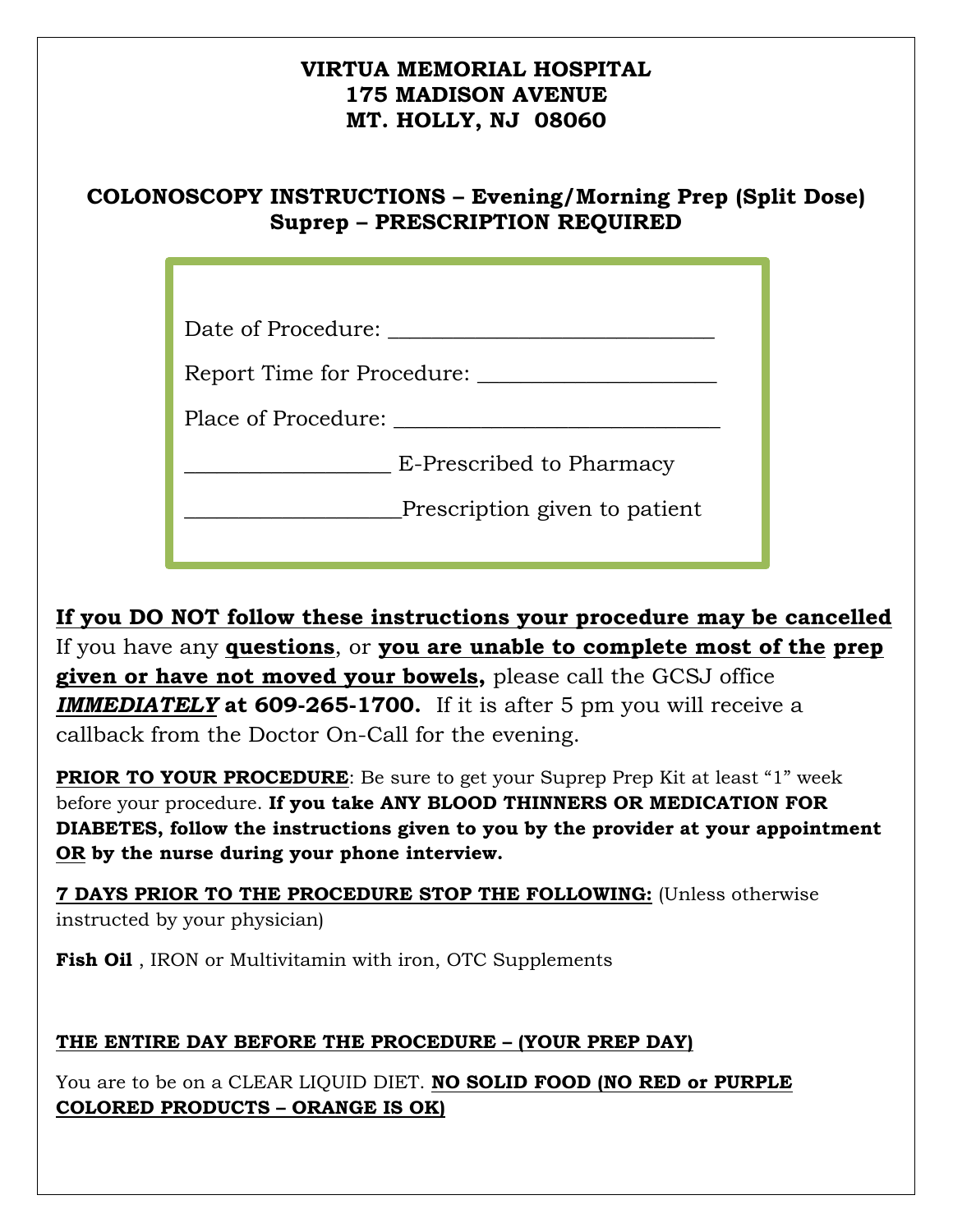This includes **only** the following:

- 1. Water
- 2. Clear Broth: chicken, beef, vegetable
- 3. Clear juices: apple, white grape, white cranberry
- **4.** Soft drinks: soda, Gatorade, lemonade- **NO RED OR PURPLE**
- 5. Coffee or tea: (hot or iced) **NO CREAM, MILK, or POWDERED CREAMER**

### 6. Jell-O- **NO RED OR PURPLE**

7. Popsicles (without fruit or cream), lemon sorbet, Italian Ice

#### **START PREP: Plan on being at home during your prep. For your comfort you may use Vaseline or moistened baby wipes around the anal area.**

**Begin** the prep after work **but no later** than 7:00 pm (day prior to the procedure)

- 1. Mix the prep right before you drink it.Pour 6 Ounce bottle of the Suprep into the 16 Ounce mixing cup and pour cold tap water up to line to dilute the Suprep.
- 2. Drink all of the 16 ounces within 30 minutes
- *3.* Drink Five (8) Ounce glasses of any clear liquid over the next 90 minutes

 Try to be up and about (active) as much as possible while drinking the solution. You may continue to drink clear liquids from the list during the prep time. It is important for you to prevent yourself from becoming dehydrated so KEEP DRINKING THE RECOMMENDED CLEAR LIQUIDS up until midnight.

*No hard candy, Lifesavers, mints, gum or Smoking PRIOR TO YOUR PROCEDURE TIME.* 

**MORNING OF THE PROCEDURE : Your morning prep start 6 HOURS PRIOR TO YOUR PROCEDURE TIME. GCSJ will advise you when to begin the final dose of Suprep.** 

**\*\*\*\*You must finish your prep and not drink anything else within 5 hours of your procedure\*\*\*\*\*\*\*\*\***

**Begin** your final dose of Suprep at \_\_\_\_\_\_\_\_\_\_\_a.m. on the morning of your procedure.

 Mix the prep using the instructions from the previous evening. The instructions are exactly the same for the powder and water mixture. Once you have consumed the prep, you should **immediately** follow it by drinking a quantity of **3 to 5**, 8 ounce glasses of any clear liquid over 1 hour.